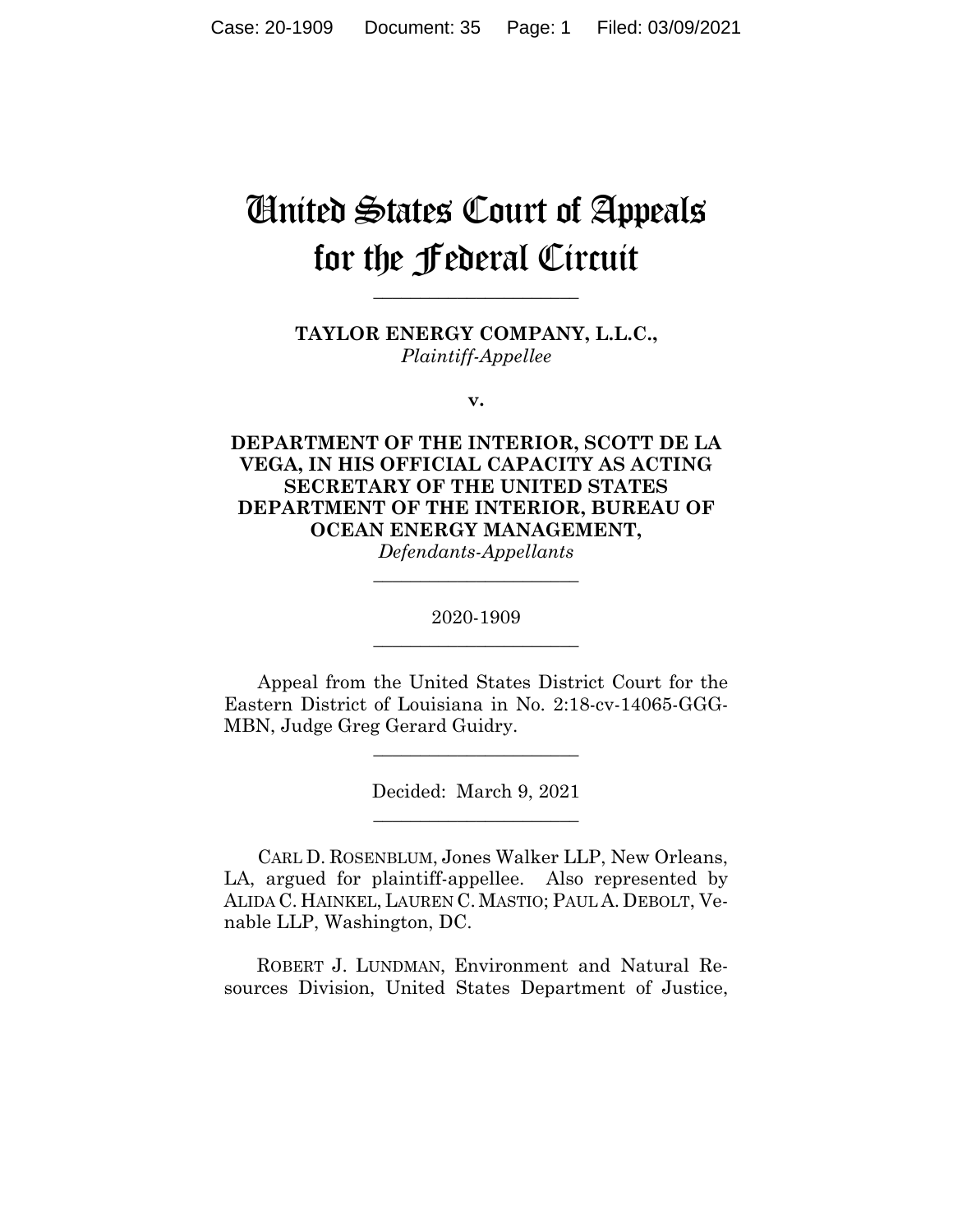Washington, DC, argued for defendants-appellants. Also represented by JONATHAN D. BRIGHTBILL, ERIC GRANT.

 $\mathcal{L}_\text{max}$  and  $\mathcal{L}_\text{max}$  and  $\mathcal{L}_\text{max}$  and  $\mathcal{L}_\text{max}$ 

# Before PROST, *Chief Judge*, PLAGER and O'MALLEY, *Circuit Judges*.

### O'MALLEY, *Circuit Judge*.

Appellants, United States Department of the Interior, et al. (collectively, "Interior"), appeal the decision of the United States District Court for the Eastern District of Louisiana, transferring this case to the United States Court of Federal Claims ("Claims Court"). Order, *Taylor Energy Co. LLC v. United States Dep't of Interior*, No. 18- 14065 (E.D. La. Mar. 31, 2020), ECF No. 71; J.A. 1–2 (*Transfer Order*). Because we hold that the Claims Court does not have subject matter jurisdiction over this case, we reverse and remand to the district court for further proceedings.

## I. BACKGROUND

## A. Factual Background

In 1994, Taylor Energy Company, LLC ("Taylor") became the lessee and operator of oil and gas properties in the Gulf of Mexico, located on the Outer Continental Shelf, offshore Louisiana. *Taylor Energy Co. LLC v. United States*, 975 F.3d 1303, 1307 (Fed. Cir. 2020). In 2004, Hurricane Ivan destroyed Taylor's offshore operations at the site, causing oil to leak from the wells into the waters of the Outer Continental Shelf. *Id.* at 1308. Three federal statutes—the Outer Continental Shelf Lands Act ("OCSLA"), the Clean Water Act, and the Oil Pollution Act—and their implementing regulations, require Taylor to decommission the site and stop the oil leaks. To comply with its statutory and regulatory obligations, Taylor and Interior developed a plan to decommission the wells and associated facilities.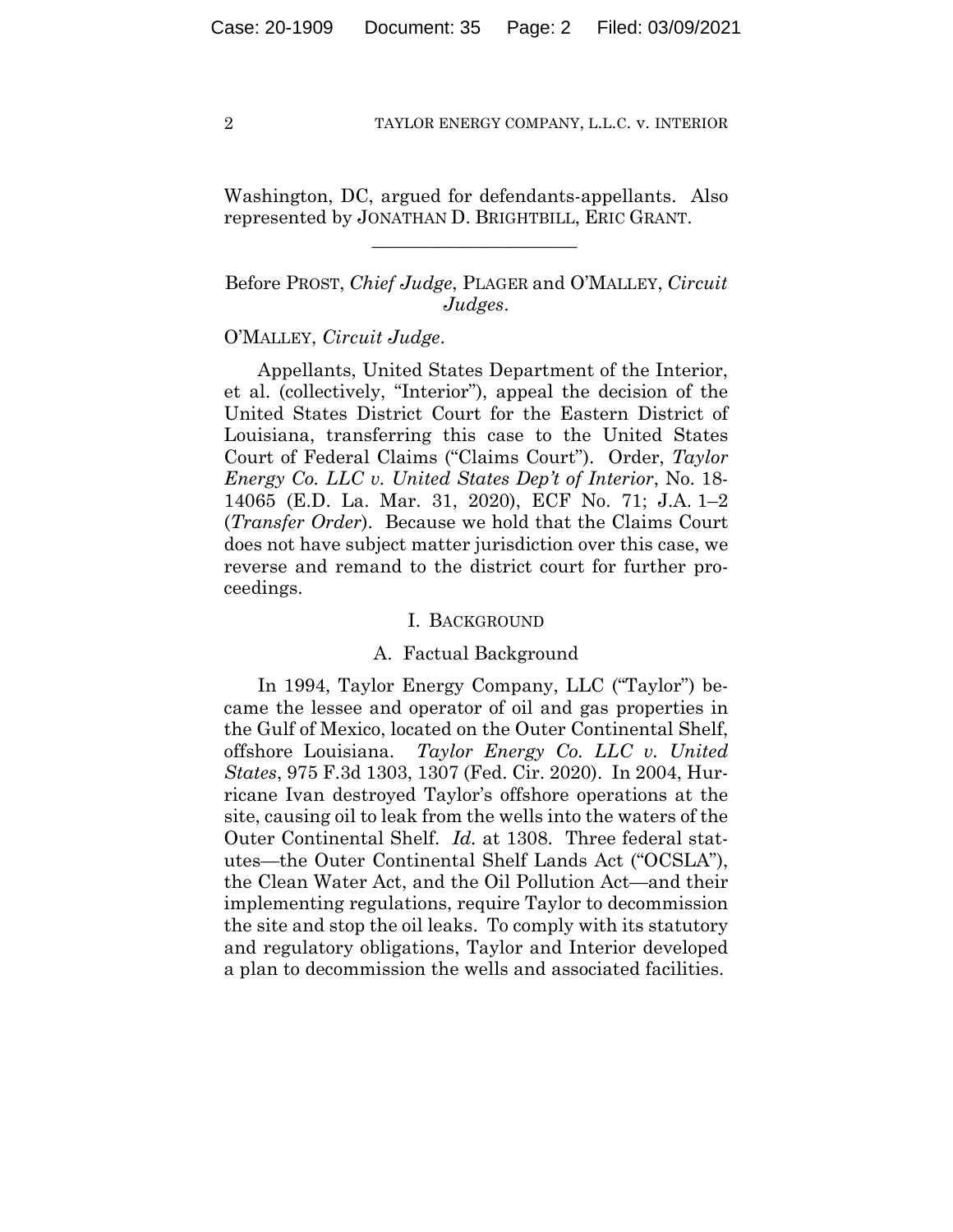Taylor's leases at the site terminated in June 2007, and it ultimately decided to leave the offshore oil production business in 2008. Pursuant to OCSLA regulations, Interior approved Taylor's assignments of its active leases to third parties on the condition that Taylor set aside part of the proceeds from those lease sales in order to provide sufficient funding for its decommissioning obligations. Although Interior's regulations generally provide for a bond to ensure sufficient funding of decommissioning obligations, 30 C.F.R. §§ 556.900(a)–(d), 556.901(d), the regulations also authorize Interior to accept equivalent financial assurances, *id.* § 556.904. Here, Interior required additional financial assurance and Taylor decided to establish and contribute to a "lease-specific abandonment account" in an amount equal to Interior's initial estimate of the decommissioning costs. *Taylor,* 975 F.3d at 1307–09.

Taylor and Interior entered into three agreements in 2008—the Trust Agreement, the Disbursement Agreement, and the Bond Agreement. These agreements addressed how Taylor would fund the trust account and how Interior would disburse payments from it. The Trust Agreement requires Taylor to comply with the regulatory decommissioning requirements. The Disbursement Agreement establishes procedures for approving and disbursing funds from the trust account. The Bond Agreement required Taylor to deposit \$666,280,000 into the trust account, consistent with the cost estimate in the Trust Agreement. *Id.* at 1308–09. Taylor deposited that amount on the agreed upon schedule.

The agreements require Taylor to seek reimbursement from its insurance policies for work performed at the site and prevent Taylor from receiving payment from the trust account for costs covered by such reimbursement. The Trust Agreement specifically provides that "[n]o disbursements will be given for amounts reimbursed to [Taylor] by insurance proceeds." J.A. 28. The Bond Agreement further provides that "Taylor will not be entitled to payment under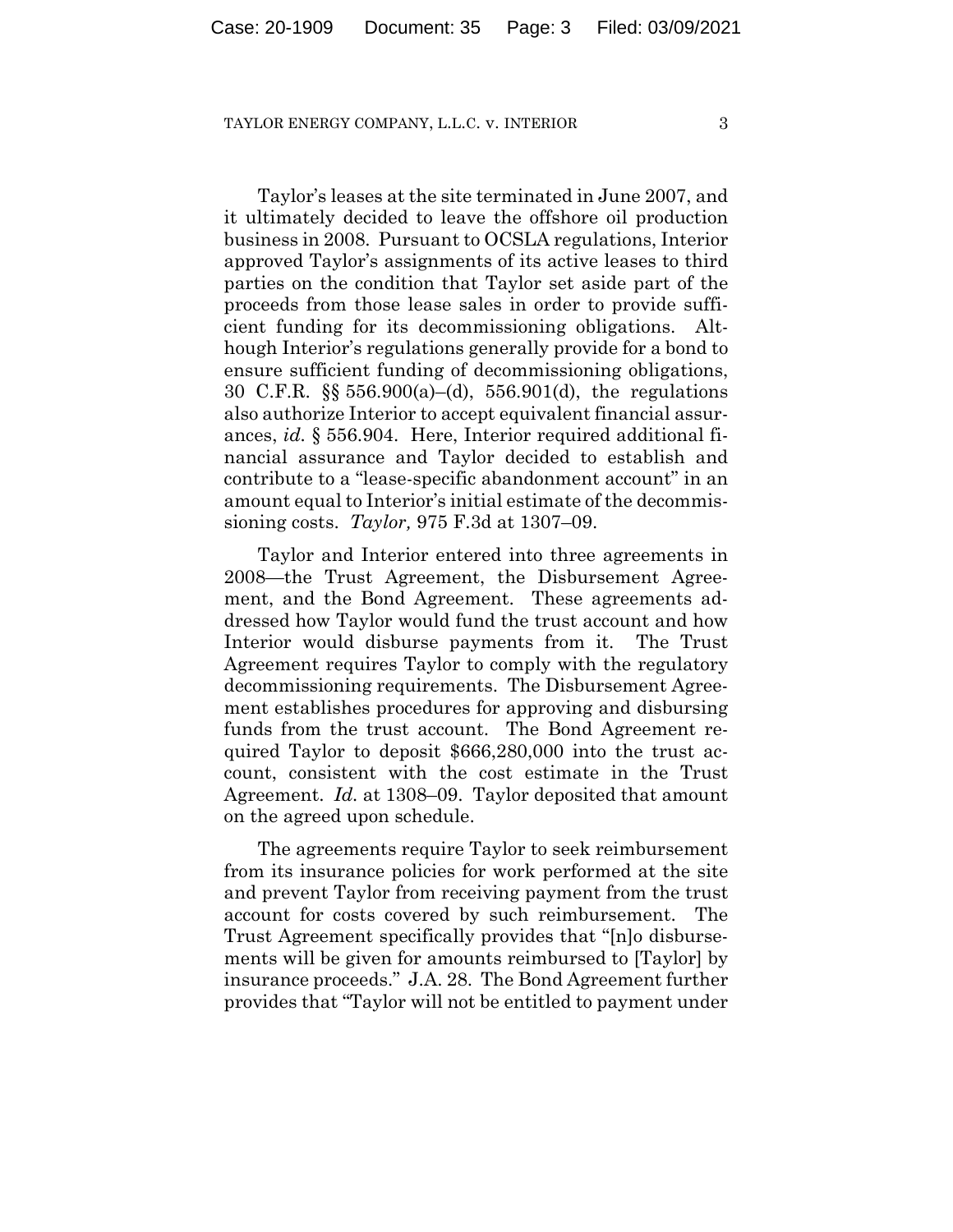the Trust Agreement for costs reimbursed by insurance companies," but that Taylor will be able to reduce or offset required deposits if the work is completed with insurance or other funds. J.A. 27–28. In compliance with the agreements, Taylor secured contracts, began decommissioning work, submitted insurance claims, and requested disbursement from the trust account.

In August 2009, Taylor sent a letter to Interior proposing that Taylor "make the full final deposit into the trust account," without any offsets, and "retain all insurance proceeds it has received and will receive in the future as reimbursement for work performed." J.A. 16. Interior rejected Taylor's proposal on August 28, 2009 ("the 2009 Decision"). The agency explained that Taylor: (1) must make the full deposit due because Taylor had "not yet completed any phase of the 'Work,' as defined by the Trust Agreement"; and (2) must reimburse the trust account for any disbursements Taylor received that duplicated reimbursement from Taylor's insurance company. J.A. 17. Taylor appealed the 2009 Decision to the Interior Board of Land Appeals ("IBLA"), seeking to compel Interior to accept Taylor's proposal to keep the proceeds of any future payouts under its insurance policies.

While its administrative appeal was pending, Taylor continued its decommissioning work, including plugging and abandoning wells and removing damaged equipment and debris. As the decommissioning progressed, Taylor temporarily suspended work pending assessment of certain risks. During the periods of suspension, Taylor incurred downtime costs associated with its decommissioned rig, because Taylor was required to pay its contractor when the rig was idle. J.A. 30.

In August 2011, Taylor sent a letter to Interior, requesting reimbursement from the trust account for rig downtime costs. Interior denied the request on November 7, 2011 ("the 2011 Decision"), finding that Taylor had been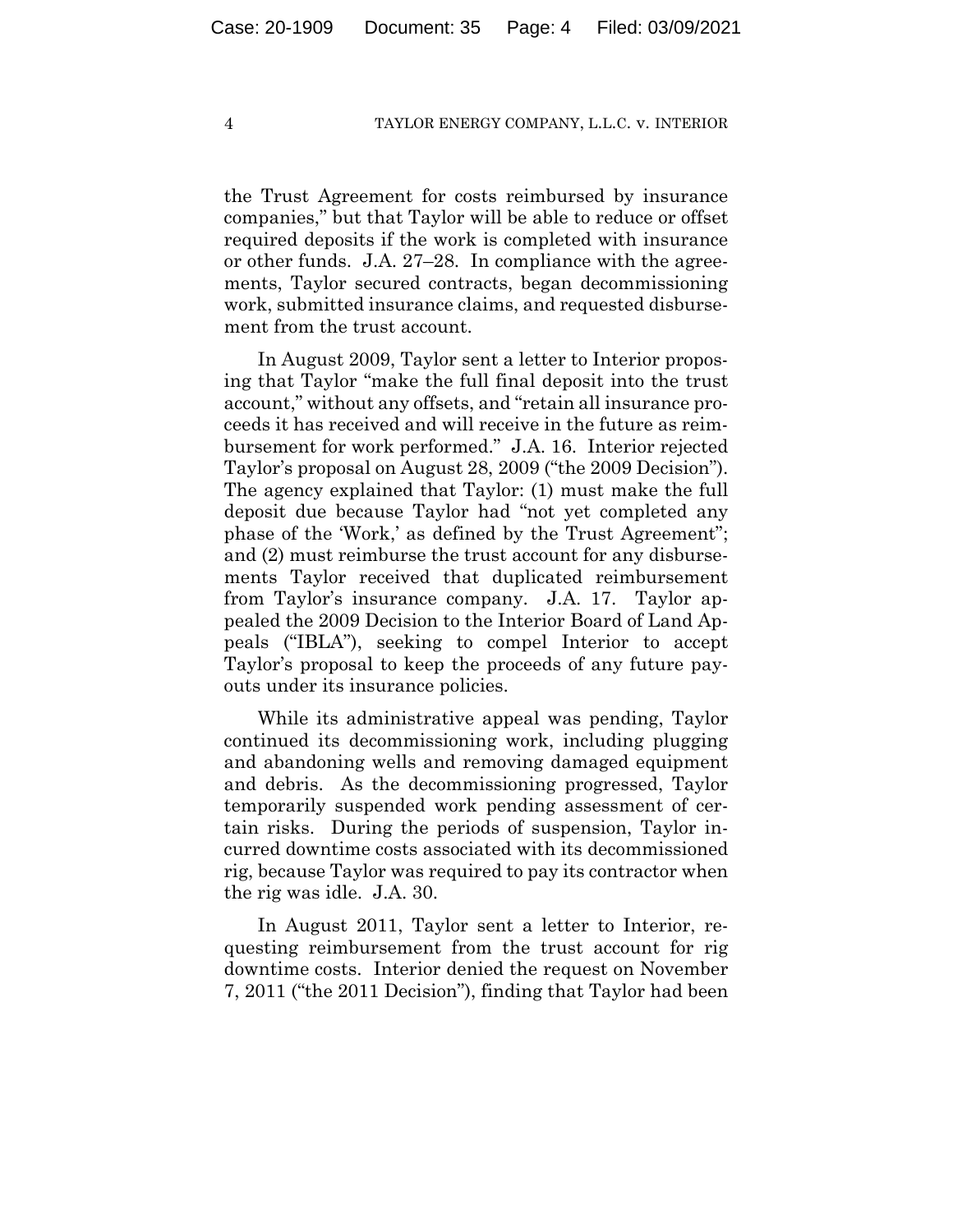overcompensated by the trust. Taylor timely appealed the 2011 Decision to the IBLA.

In a single consolidated opinion issued in October 2018, the IBLA affirmed Interior's 2009 and 2011 Decisions ("the IBLA Decision"). According to the IBLA, the agency's "2009 and 2011 Decisions reflect a proper construction of the Agreements." J.A. 41. The IBLA concluded that Interior properly denied: (1) Taylor's requests to retain insurance proceeds in lieu of offsetting them against the final supplemental deposits to the trust account; and (2) the disbursement of trust account funds for rig downtime costs. *Id.*

## B. Related Case

In a related case involving the same Trust Agreement at issue here, Taylor filed suit against the government in the Claims Court in January 2016, asserting a variety of contract claims and alleging violation of Louisiana law. The government moved to dismiss that complaint under Rules  $12(b)(1)$  and  $12(b)(6)$ . In particular, the government argued that the court lacked jurisdiction because the statute of limitations barred Taylor's claims.

The Claims Court dismissed Taylor's complaint for failure to state a claim in April 2019. *Taylor Energy Co. LLC v. United States*, 142 Fed. Cl. 601, 612 (2019). The court addressed and rejected the government's limitations argument, and thus denied the government's motion to dismiss under Rule 12(b)(1). *Id.* at 608–09. But the court dismissed Taylor's contract claims for failure to state a claim. In doing so, the court noted that the "IBLA, on behalf of Interior, has determined that Taylor remains obligated to decommission its wells under federal law." *Id.* at 611. The court noted that "Taylor has decided not to challenge the IBLA's decision" and explained that the court "cannot second guess the IBLA." *Id.* And the court rejected Taylor's argument that it "must separate Taylor's regulatory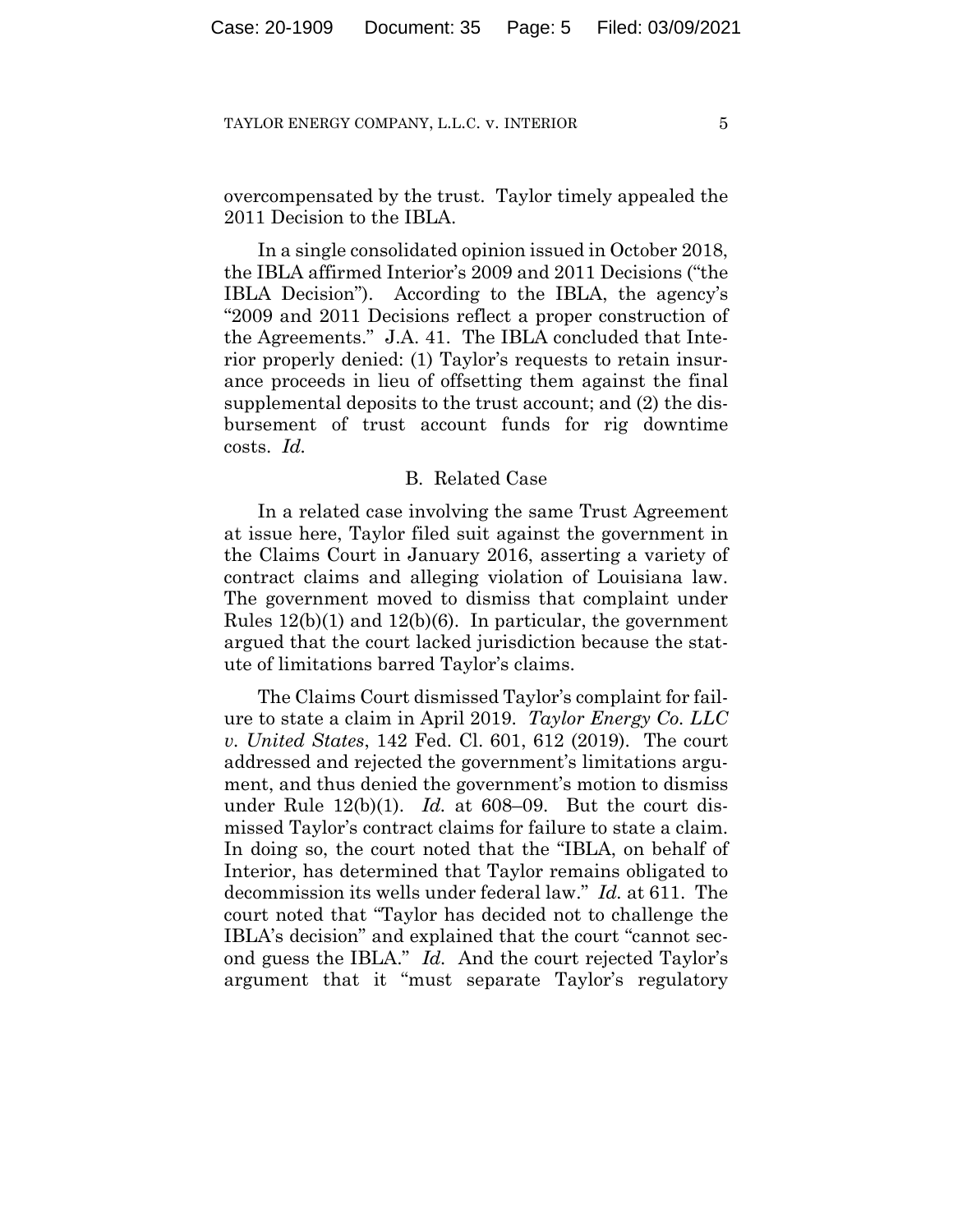obligations under the Trust Agreement from its regulatory obligations under the OCSLA." *Id.* at 612.

Taylor appealed the Claims Court's decision to this court, and we affirmed in September 2020. At the outset, we rejected "Taylor's attempt to disguise its regulatory obligations as contractual ones." *Taylor*, 975 F.3d at 1306. Although Taylor argued that Louisiana state law should control, we explained that, "[i]n the context of OCS-based claims, state law does not apply if federal law addresses the relevant issue." *Id.* at 1312. Because the issues underlying Taylor's claims were governed by federal law, we held that the Claims Court correctly dismissed for failure to state a claim.

In a footnote, we explained that "[a]n IBLA decision must be appealed to a United States district court" and that "[n]either the Claims Court nor this court is empowered to review IBLA decisions." *Id.* at 1311 n.6 (citing 5 U.S.C. §§ 701–706 and *Underwood Livestock, Inc. v. United States*, 89 Fed. Cl. 287, 290 (2009), *aff'd*, 417 F. App'x. 934, 939 (Fed. Cir. 2011)). We further noted that IBLA decisions have a binding effect on related lawsuits before the Claims Court. *Id.*

## C. Procedural History

In December 2018, Taylor filed this action against Interior in the Eastern District of Louisiana, seeking judicial review of the IBLA's October 2018 final agency decision, which affirmed Interior's 2009 and 2011 Decisions. Specifically, Taylor filed suit under the Administrative Procedure Act ("APA"), 5 U.S.C. §§ 701–706, asking the district court to "[r]everse, set aside, and vacate the IBLA Decision affirming [Interior's] 2009 and 2011 Decisions" and to "[d]eclare that the 2009 Decision and 2011 Decision are arbitrary, capricious, contrary to law and an abuse of discretion." Complaint at 1 & 10, *Taylor Energy Co. LLC v. U.S. Dep't of the Interior*, No. 2:18-cv-14065 (E.D. La. Dec. 20,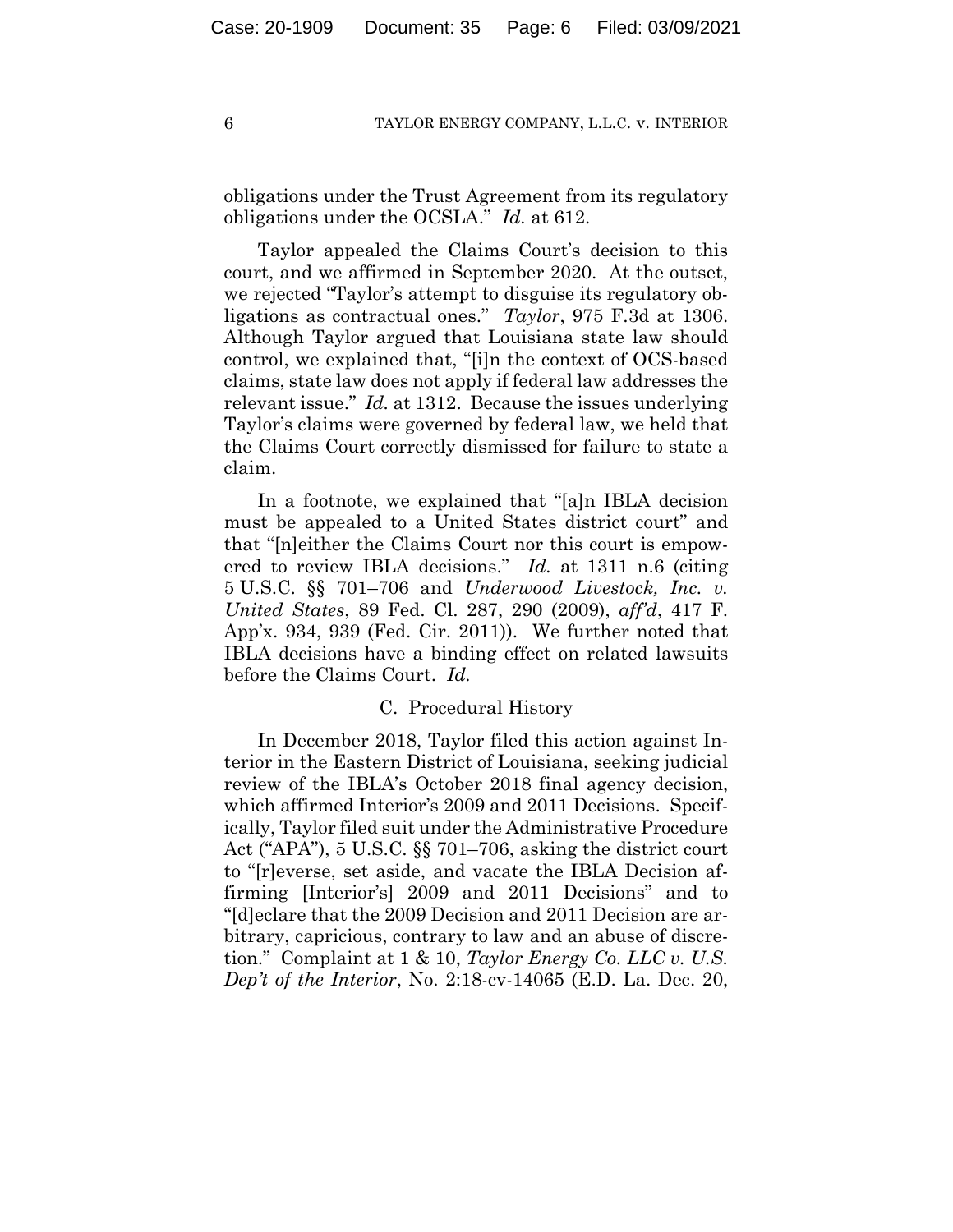2018), ECF No. 1; J.A. 4, 13. Taylor also asked the district court to instruct Interior to disburse the funds.

The same day that Taylor filed its complaint in district court, it filed a second complaint in the Claims Court, alleging breach of contract. That case involved the same operative facts as the district court case. In a footnote, Taylor informed the Claims Court that it had filed a substantially similar lawsuit against the same defendants in district court under the APA. Taylor stated that the district court case "was filed in an abundance of caution in the event jurisdiction in this Court under the Tucker Act is deemed to be improper" and that "Taylor Energy intends to seek a stay of the APA proceeding pending this Court's determination of subject matter jurisdiction." J.A. 207 n. 2.

In February 2019, the government moved to dismiss the Claims Court suit for lack of subject matter jurisdiction pursuant to 28 U.S.C. § 1500. The government explained that: (1) Taylor filed a "substantially similar" complaint in district court before it filed the complaint with the Claims Court; and (2) there is no dispute that the two suits have the same operative facts. In response, Taylor stipulated to dismissal of the Claims Court action without prejudice.

After the Claims Court dismissed Taylor's complaint pursuant to § 1500, Taylor moved to transfer the Louisiana district court action to the Claims Court. In doing so, Taylor argued that: (1) the district court does not have jurisdiction over Taylor's claims "because in essence the case is a breach of contract case involving the government's incorrect interpretation of agreements with Taylor"; and (2) because the Claims Court's April 2019 decision dismissed Taylor's claims in that case under Rule 12(b)(6)—not Rule 12(b)(1)—the court necessarily "found that it has subject matter jurisdiction to address claims under the Trust Agreement." Mtn. to Transfer at 6, *Taylor Energy Co. LLC v. U.S. Dep't of the Interior*, No. 2:18-cv-14065 (E.D. La. Apr. 26, 2019), ECF No. 30–1; J.A. 196.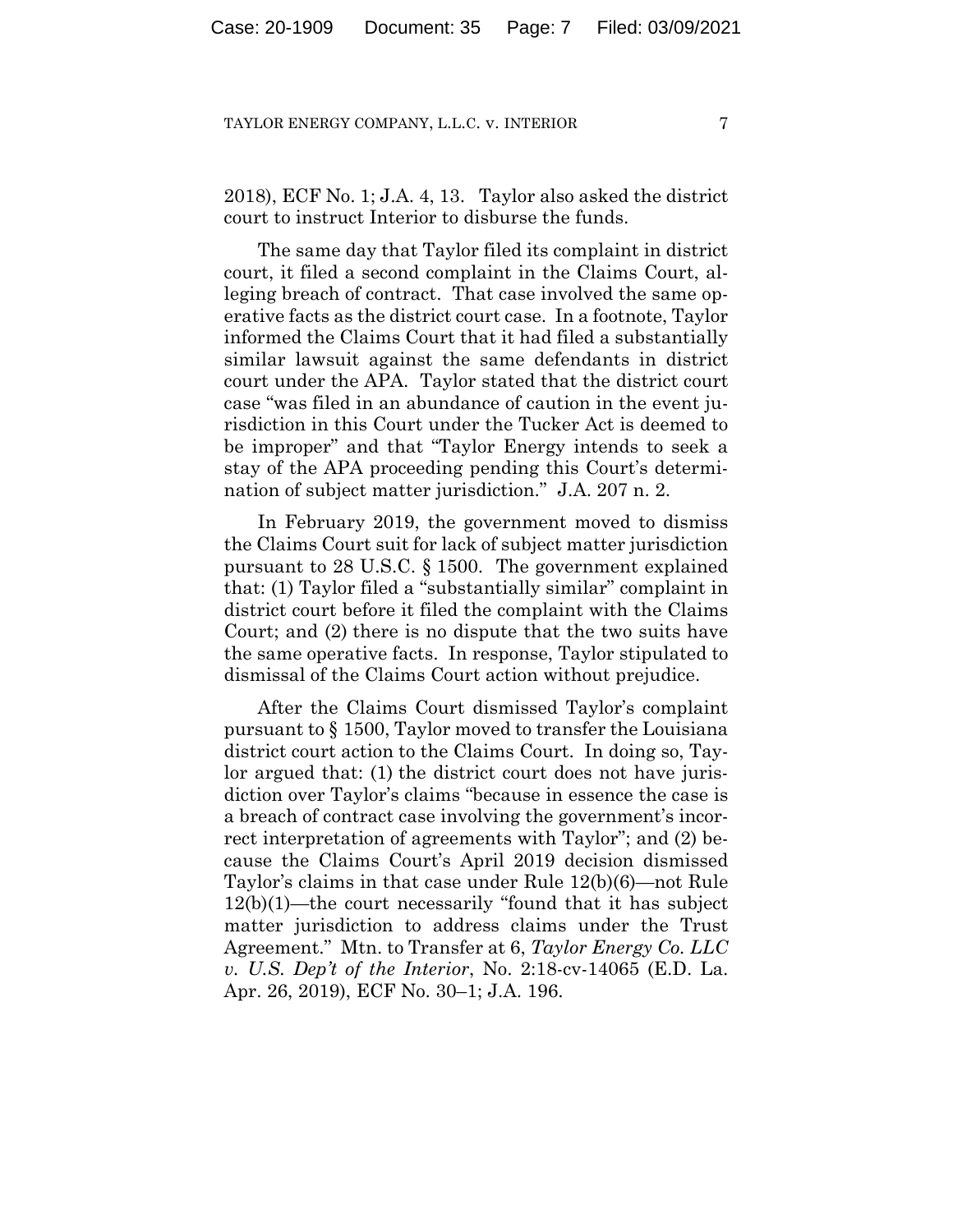Taylor attached to the transfer motion an amended complaint that it proposed to file in the Claims Court if the case were transferred. The proposed amended complaint asserted a breach of contract claim, not a claim filed pursuant to the APA, but the complaint continued to ask the court to "reverse, set aside, and vacate" the IBLA Decision. Specifically, the proposed complaint asked the court to "reverse, set aside, and vacate the IBLA Decision affirming [Interior's] 2009 and 2011 Decisions, which constituted separate breaches of the applicable contract between Taylor and the United States and award Taylor Energy monetary damages in the amount of \$10,433,905.12 plus applicable interest." First Am. and Restated Complaint at 11, *Taylor Energy Co. LLC v. U.S. Dep't of the Interior*, No. 2:18-cv-14065 (E.D. La. Apr. 26, 2019), ECF No. 30–6; J.A. 329.

Interior opposed the transfer, arguing that the Claims Court had already determined that it must defer to the IBLA. The government maintained that, "if Taylor wishes to challenge the Interior Board of Land Appeals' decision, it must do so in district court under the [APA]." Resp. Mem. in Opp'n. at 2, *Taylor Energy Co. LLC v. U.S. Dep't of the Interior*, No. 2:18-cv-14065 (E.D. La. May 14, 2019), ECF No. 34; J.A. 351.

In a two-page order issued in March 2020—without the benefit of our September 2020 decision in the related case—the district court granted Taylor's motion to transfer. In doing so, the court stated that the issue presented was "whether it has subject matter jurisdiction over Taylor Energy's breach of contract claims asserted against the Federal Defendants." *Transfer Order* at 1. The court explained that "the Tucker Act . . . provides the exclusive basis for the assertion of contract claims against the United States." *Id.* And the court found "the reasoning set forth by the Court of Federal Claims" in the April 2019 decision—"to be controlling." *Id.* The district court therefore transferred the case to the Claims Court.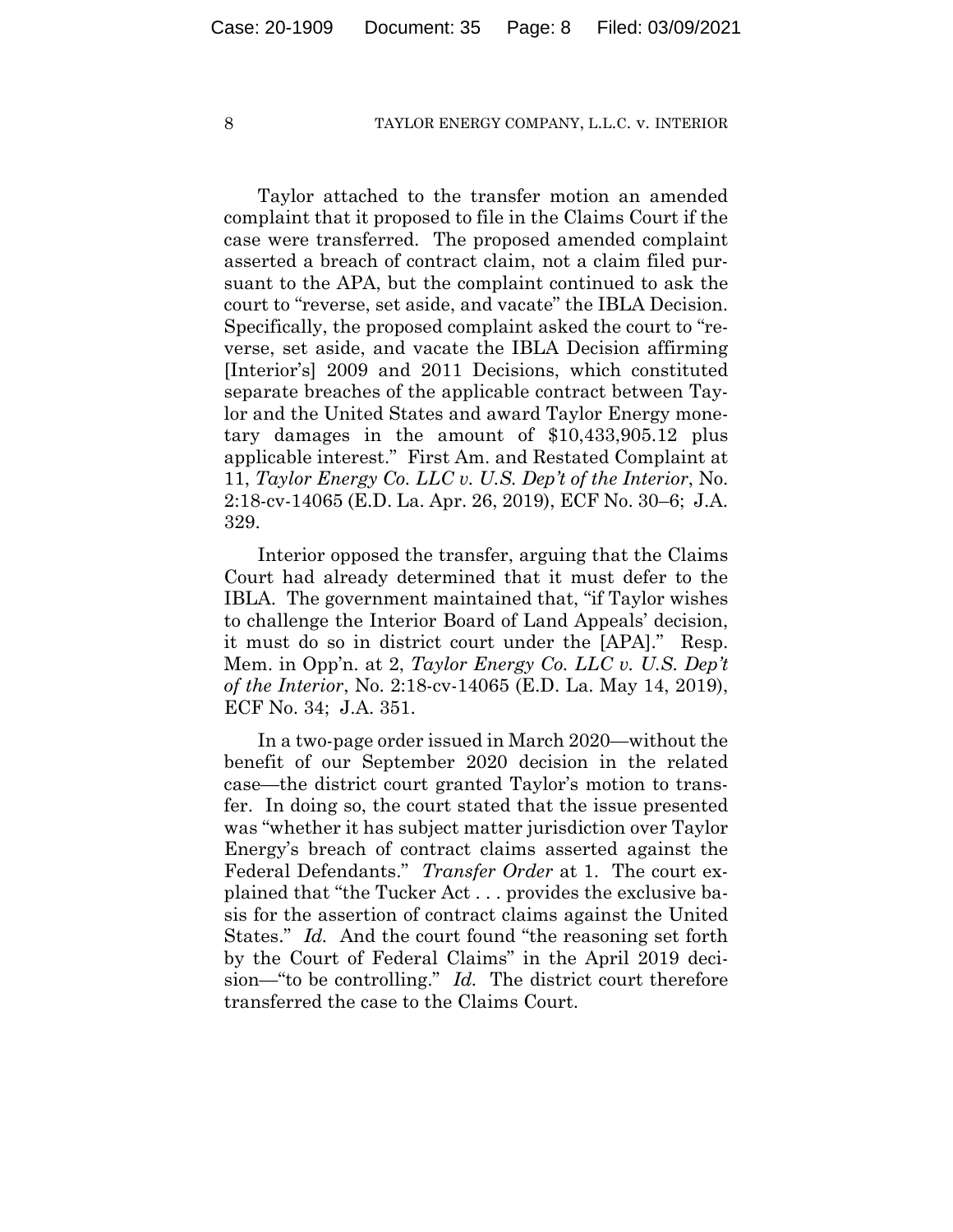Interior timely appealed the district court's transfer order to this court. We have jurisdiction under 28 U.S.C.  $§ 1292(d)(4)(A).$ 

## II. DISCUSSION

"Our review of the district court's decision granting or denying transfer of an action to the Court of Federal Claims is de novo because the district court's underlying determination is one of jurisdiction." *Acceptance Ins. Cos. Inc. v. United States*, 503 F.3d 1328, 1332 (Fed. Cir. 2007).

The federal transfer statute provides that a case may be transferred to a "court in which the action or appeal could have been brought." 28 U.S.C. § 1631. The propriety of the transfer order at issue here turns on whether this case properly belongs before the district court under the APA, or before the Claims Court under the Tucker Act, 28 U.S.C. § 1491.

The APA provides for judicial review of certain agency actions in the federal district courts. 5 U.S.C. §§ 701–706. Specifically, the APA provides for judicial review of final agency actions if "there is no other adequate remedy in a court," *id.* § 704, and if the plaintiff is "seeking relief other than money damages," *id.* § 702. The Tucker Act, on the other hand, provides the Claims Court jurisdiction over "any claim against the United States founded . . . upon any express or implied contract with the United States, or for liquidated or unliquidated damages in cases not sounding in tort." 28 U.S.C. § 1491(a)(1). The Tucker Act itself does not create any substantive right to monetary damages. *United States v. Mitchell*, 445 U.S. 535, 538 (1980). Rather, a plaintiff must plead an independent contractual relationship, constitutional provision, federal statute, or executive agency regulation that provides a substantive right to money damages. *Cyprus Amax Coal Co. v. United States*, 205 F.3d 1369, 1373 (Fed. Cir. 2000).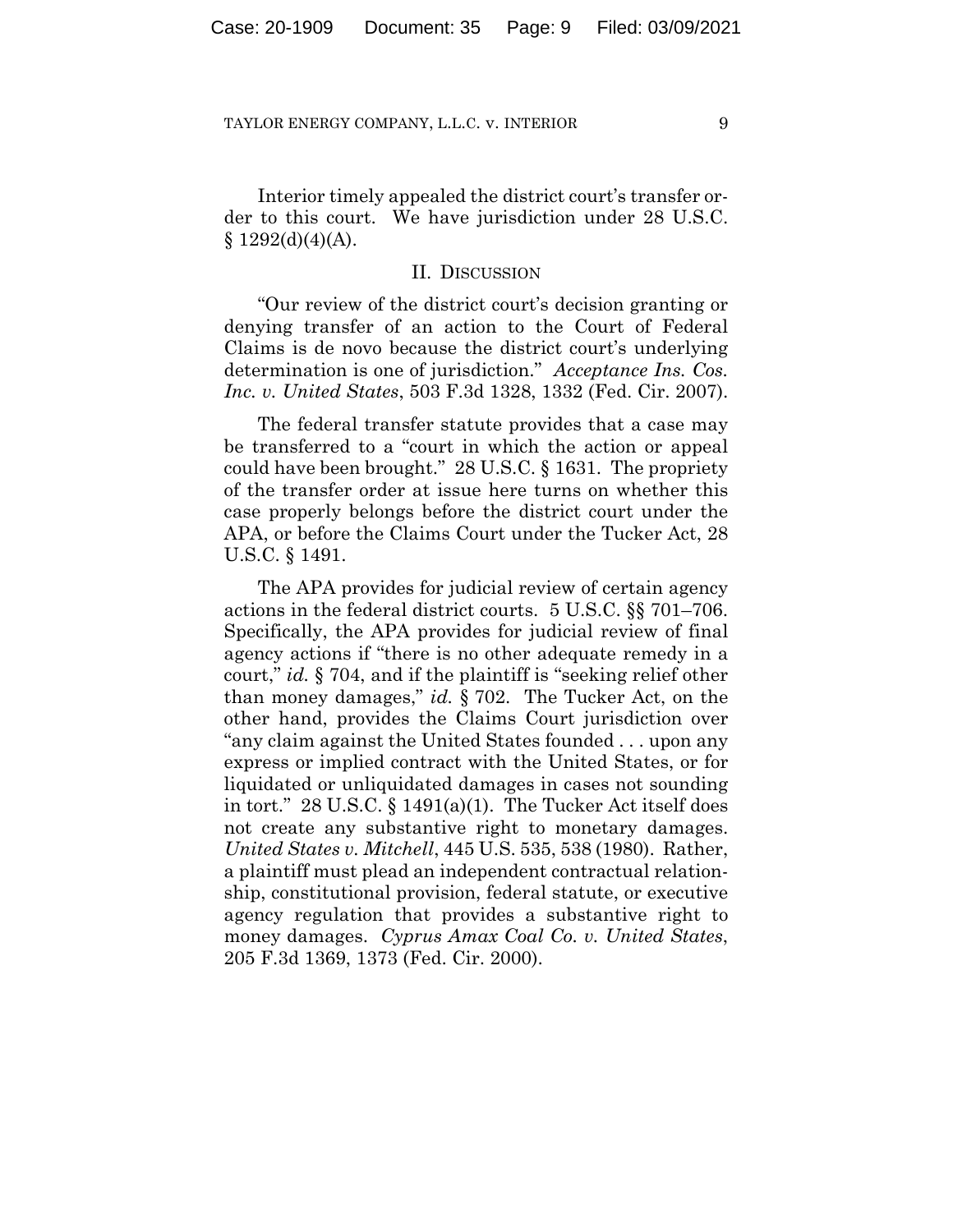On appeal, Interior maintains that the district court erred in transferring this case to the Claims Court because "judicial review of the IBLA decision may proceed *only* in district court." Appellants' Br. 15. Specifically, Interior argues that, because the IBLA Decision is binding on the Claims Court, the court cannot provide Taylor with an "adequate remedy," and Taylor's only option for judicial review is in district court under the APA.[1](#page-9-0) As explained below, Interior is correct.

In determining whether a suit belongs in a district court under the APA, or in the Claims Court under the Tucker Act, the question is "can the Court of Federal Claims provide an adequate remedy under the Tucker Act for the alleged wrong?" *Suburban Mortg. Assocs., Inc. v. U.S. Dep't of Hous. & Urban Dev*., 480 F.3d 1116, 1125 (Fed. Cir. 2007). We have held that, "if a Tucker Act suit in the Court of Federal Claims provides an adequate remedy, APA review in the district court is not available." *Nat'l Ctr. for Mfg. Scis. v. United States*, 114 F.3d 196, 199 (Fed. Cir. 1997).

<span id="page-9-0"></span><sup>&</sup>lt;sup>1</sup> Interior also argues that the district court erred in finding the Claims Court's April 2019 opinion dismissing Taylor's complaint "controlling" on jurisdiction. We agree. The court's jurisdictional analysis in that earlier case was limited to finding that the six-year statute of limitations a jurisdictional bar—had not run. *Taylor,* 142 Fed. Cl. at 612. Notably, Taylor did not challenge the IBLA's decision in that case, and thus the court did not expressly address the jurisdictional issue presented here. *See id.* at 611 ("Taylor has decided not to challenge the IBLA's decision."). It is well established that, "[w]hen an issue is not argued or is ignored in a decision, such decision is not precedent to be followed in a subsequent case in which the issue arises." *Nat'l Cable Television Ass'n, Inc. v. Am. Cinema Eds., Inc*., 937 F.2d 1572, 1581 (Fed. Cir. 1991).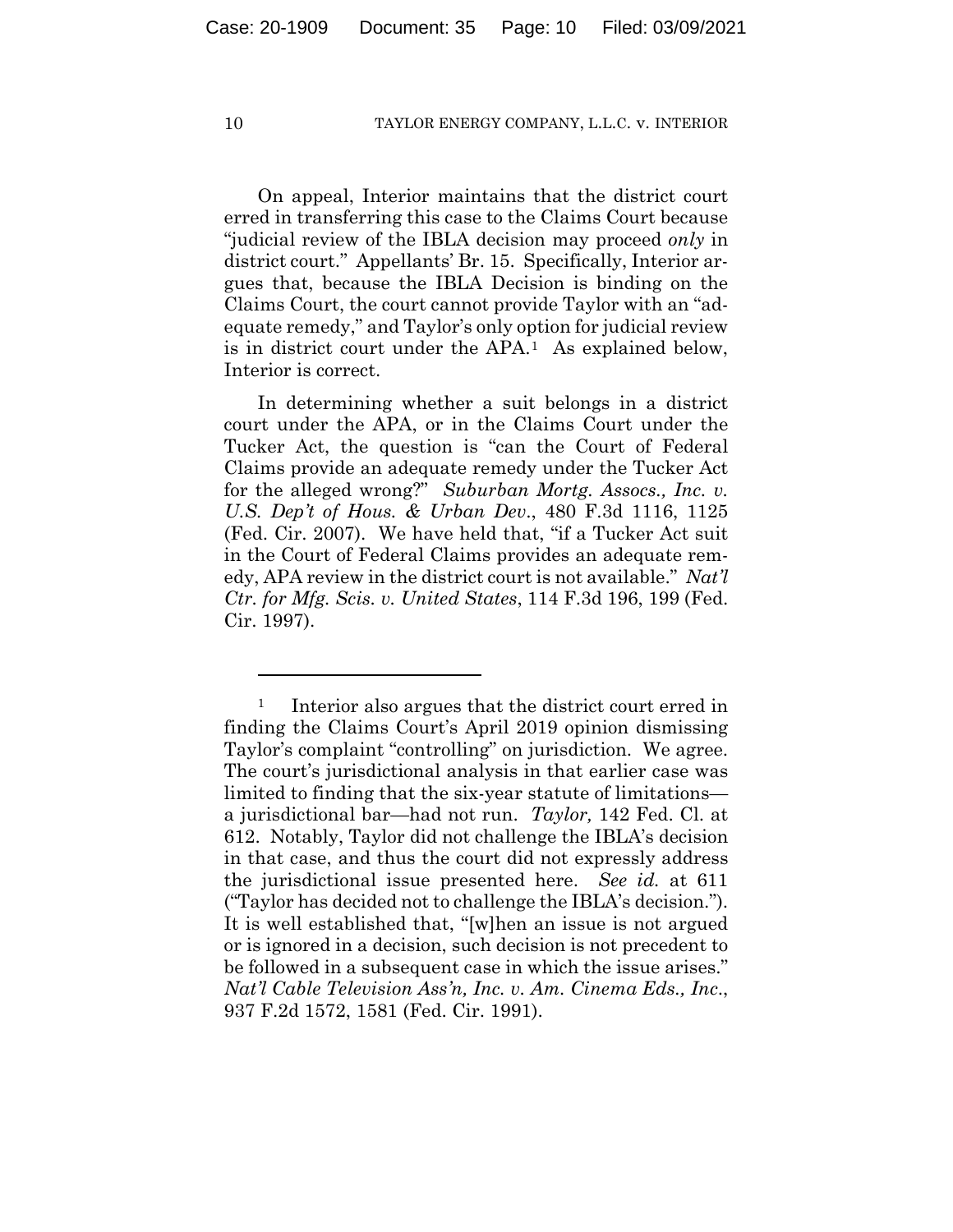Here, the record is clear that the Claims Court cannot provide an adequate remedy. In its proposed First Amended and Restated Complaint for Breach of Contract, Taylor purports to assert a breach of contract claim, but asks the Claims Court to "reverse, set aside, and vacate the IBLA Decision affirming BOEM's 2009 and 2011 Decisions" on grounds that they were "arbitrary and capricious, an abuse of discretion, and otherwise not in accordance with the law." First Am. and Restated Complaint at 11, *Taylor Energy Co. LLC v. U.S. Dep't of Interior*, No. 2:18 cv-14065 (E.D. La. Apr. 26, 2019), ECF. No. 30-6; J.A. 329.

As we recently noted, judicial review of IBLA decisions may proceed only in district court under the APA. *Taylor*, 975 F.3d at 1311 n.6. Specifically, we explained that "[n]either the Claims Court nor this court is empowered to review IBLA decisions." *Id.* (citing *Underwood Livestock, Inc. v. United States*, 89 Fed. Cl. 287, 290 (2009), *aff'd*, 417 F. App'x 934, 939 (Fed. Cir. 2011)). We further noted that "both this court and the Supreme Court have recognized the binding effect of IBLA decisions on related lawsuits before the Claims Court." *Id.* (citing *United States v. Utah Constr. & Mining Co.*, 384 U.S. 394, 422–23 (1966), and *Aulston v. United States*, 823 F.2d 510, 514–15 (Fed. Cir. 1987)). Because the Claims Court must accept the IBLA Decisions affirming Interior's actions—and thus cannot "set aside" those agency decisions as Taylor requests—the Claims Court cannot provide Taylor with an "adequate remedy."

In *Aulston*, for example, we determined that the Claims Court "properly held that it lacked the power to decide appellants' Fifth Amendment taking case in its present procedural posture in view of the [IBLA's] prior adjudication that appellants had no ownership rights." 823 F.2d at 511. That is, "where the administrative agencies of the Interior Department have decided [the factual question at issue], the Court of Claims could not review or overturn that administrative determination even though that court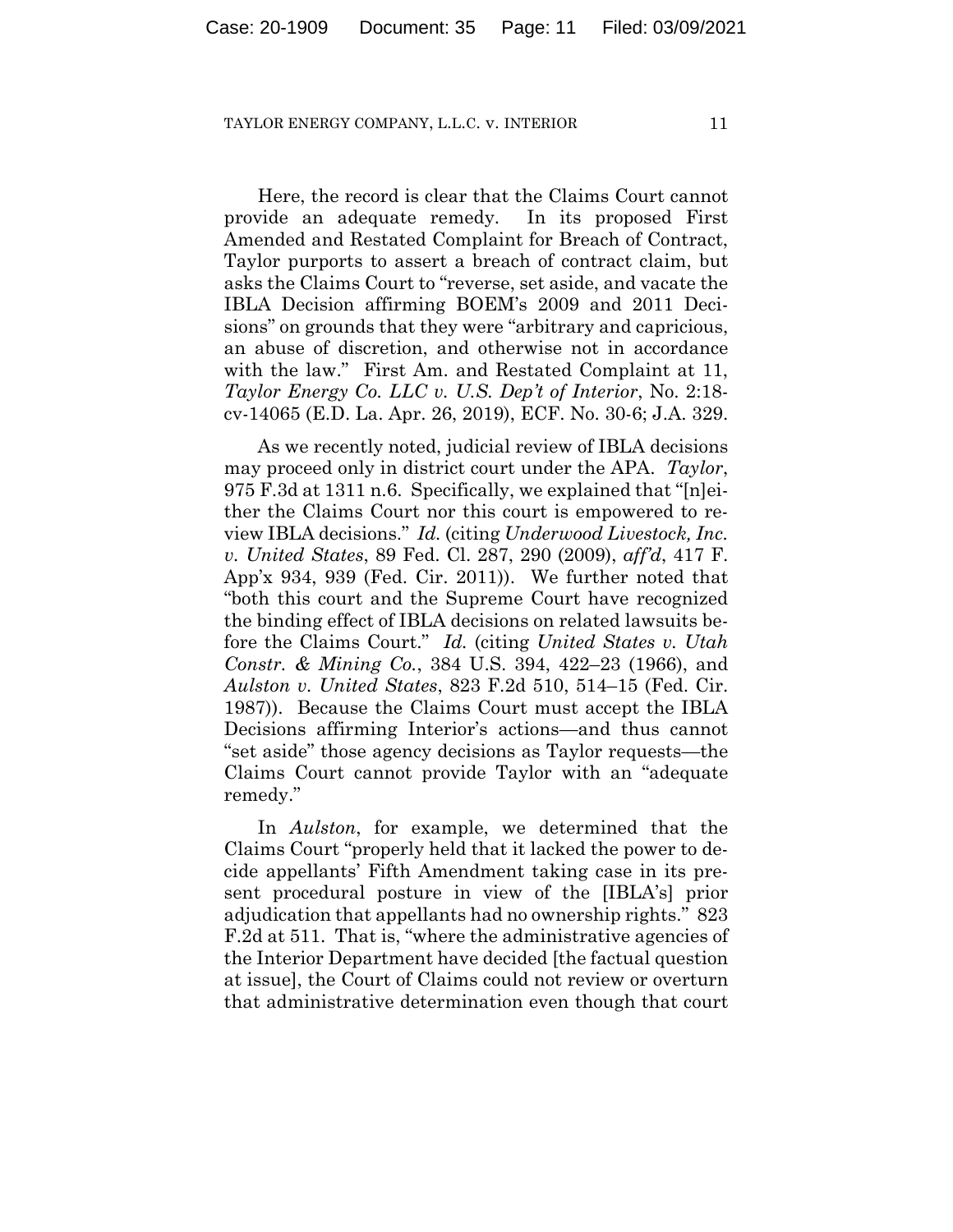indisputably had jurisdiction over 'taking' claims." *Id.* at 514. We further explained that "[t]he authority to review Interior's administrative decision lay initially in the district courts and then in the regional courts of appeals." *Id.*

Taylor seeks to distinguish *Aulston* on grounds that it involved a taking claim, rather than a contract claim. But nothing in *Aulston* suggests that its application is so limited. Claims founded either upon the Fifth Amendment or on an alleged contract with the government may generally be filed in the Claims Court under the Tucker Act. Importantly, however, the Claims Court may not award any "adequate relief" for either type of claim when there is a controlling and contrary IBLA decision, as is the case here.

Taylor cites the Claims Court's decision in *Griffin & Griffin Exploration, LLC v. United States*, 116 Fed. Cl. 163 (2014), for the proposition that courts "regularly find that the [Claims Court] has exclusive jurisdiction over cases involving a claim for money damages arising out of a contract, even when reviewing an administrative decision, like the IBLA decision at issue here." Appellee's Br. 26. In *Griffin*, the plaintiffs sought damages arising out of the government's alleged breach of contract involving two oil and gas leases. 116 Fed. Cl. at 167. The Bureau of Land Management ("BLM") determined that the Griffin leases were improperly issued because of a prior lease for the same property. BLM canceled the leases and the IBLA affirmed the BLM's decision. *Id.* The plaintiffs filed suit in the Claims Court alleging breach of contract and seeking over \$30 million in damages. *Id.* The court found that it had subject matter jurisdiction over the breach of contract claim. Although the court agreed with the government that "Congress has invested the federal district courts with exclusive jurisdiction to review IBLA decisions pursuant to the [APA]," and agreed that "the IBLA's findings in this case are fatal to one aspect of plaintiffs' contract claims," the court found that "the government's arguments regarding the binding nature of the IBLA's determinations do not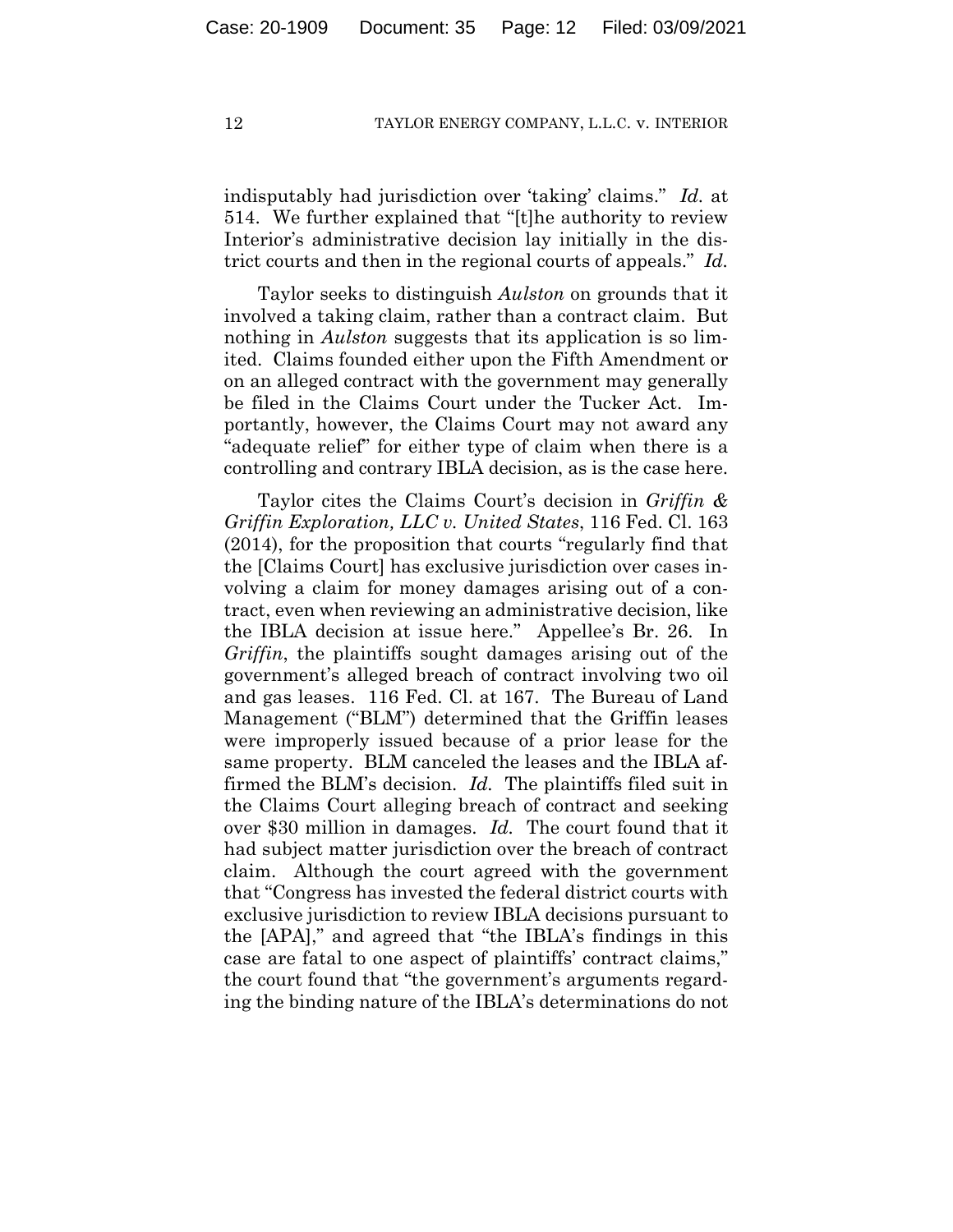go to this Court's subject matter jurisdiction over plaintiffs' contract claims; they go to the merits of those claims." *Id.* at 172.

As the government points out, *Griffin* is not binding on this court, and does not address the issue of "adequate remedy." To the extent *Griffin* suggests that the Claims Court has jurisdiction where there is an IBLA decision addressing and resolving the exact issue on which the plaintiff bases a contract claim, it is incorrect. We have recently clarified that the Claims Court cannot provide adequate relief in these circumstances. *Taylor*, 975 F.3d at 1311 n.6. Because the IBLA decision is binding on the Claims Court, and may not be reviewed by the Claims Court, the court cannot provide an "adequate remedy." Only the district court has jurisdiction over a challenge to an IBLA decision.

Taylor also cites the Fifth Circuit's decision in *Amoco Production Co. v. Hodel*, 815 F.2d 352 (5th Cir. 1987), for the proposition that, "even though this suit involves review of an administrative decision . . . it is fundamentally a breach of contract suit in which Taylor Energy seeks recovery of \$10,433,905.12 in monetary damages." Appellee's Br. 29–30. *Amoco* involved "a dispute over the valuation of royalties due [to] the federal government from a gas lease on the Outer Continental Shelf." 815 F.2d at 353. Amoco filed suit in district court, seeking declaratory and injunctive relief from a decision of the IBLA affirming Interior's "assessment of extra royalties and penalties due for gas produced and sold by Amoco from a lease off the Louisiana shore." *Id.* The government moved to dismiss for lack of subject matter jurisdiction, arguing that Amoco's claim was actually a disguised claim for a money judgment in excess of \$10,000, and that therefore jurisdiction was proper in the Claims Court pursuant to the Tucker Act. *Id.* The district court denied the motion to transfer and found in favor of the government on the merits.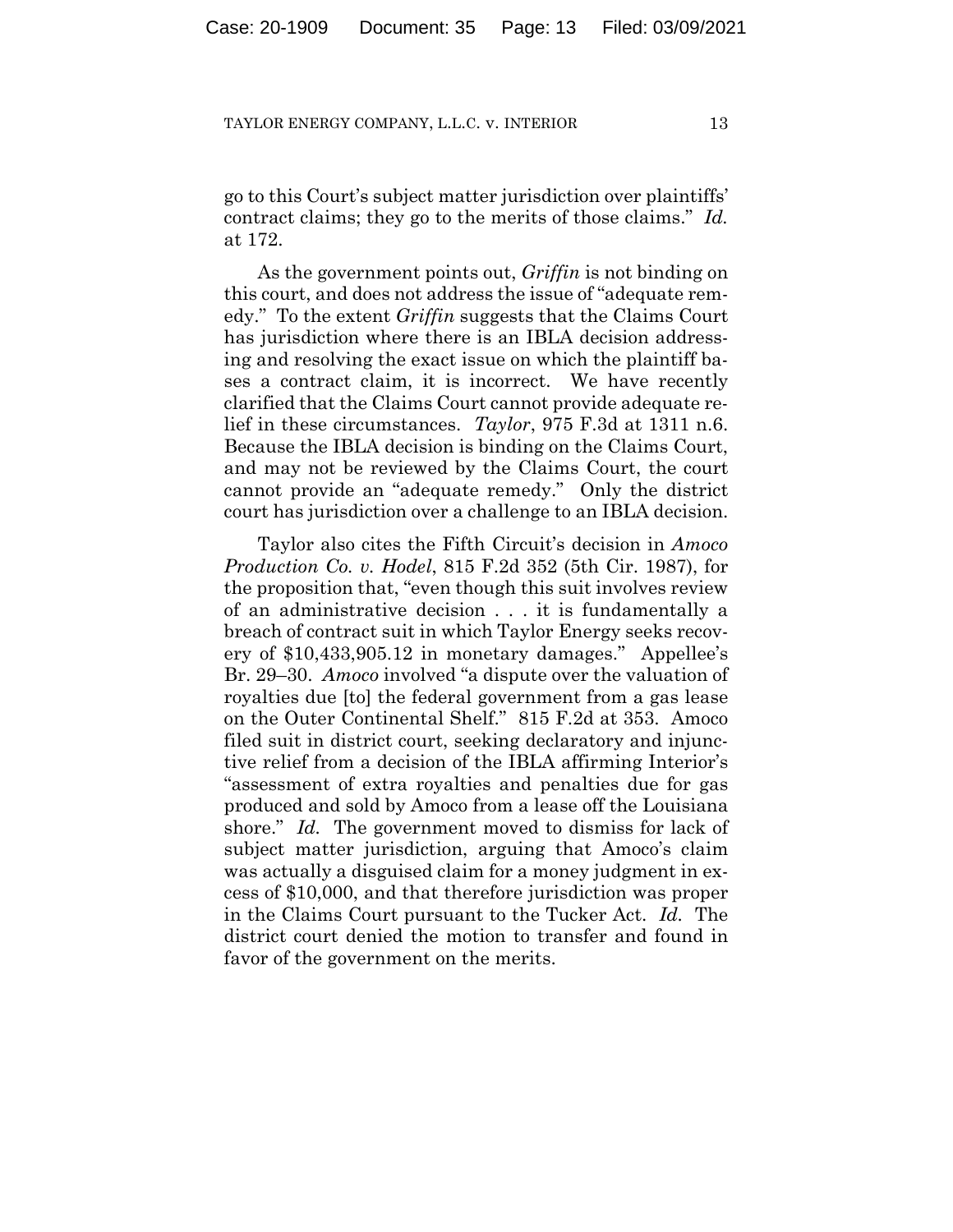On appeal, the Fifth Circuit in *Amoco* found that the district court lacked jurisdiction, vacated the judgment of the district court, and remanded with instructions to transfer the case to the Claims Court. *Id.* at 354. In doing so, the court explained that the provision of the OCSLA at issue there—43 U.S.C. § 1339—"creates a right to monetary relief against the government, that is, that can fairly be interpreted as mandating compensation by the federal government." *Id.* at 360. Because the OCSLA itself created a right to receive compensation from the federal government, the Tucker Act provided for jurisdiction in the Claims Court. *Id.*

Unlike *Amoco*, here, the OCSLA provisions at issue impose a regulatory duty on Taylor—the obligation to decommission the site. The Trust Agreement is a "regulatory instrument in its entirety," not a contract that provides Taylor with a remedy for breach by the government. *Taylor*, 142 Fed. Cl. at 612 ("[T]he Trust Agreement implements Taylor's federal regulatory obligations under the OCSLA . . . including Taylor's obligation to retain adequate funding."); *see also Anderson v. United States*, 344 F.3d 1343, 1356–57 (Fed. Cir. 2003) (holding that regulatory boilerplate provisions, added by the government as a regulator, are not contracts). And, as the IBLA determined, the trust account is a "lease-specific abandonment" account that serves to provide security for the performance of that obligation. *Taylor*, 975 F.3d at 1311 (noting that "the IBLA characterized the trust account as a 'lease-specific abandonment account'"). Neither the provisions of OCSLA at issue nor Interior's regulations contain any language "mandating compensation" or otherwise providing a right to monetary damages.

Although Taylor captions its proposed amended complaint as a breach of contract claim, the allegations contained therein, as well as the relief requested, reveal that Taylor is, in fact, seeking APA review of the agency's actions. Taylor expressly asks the court to reverse, set aside,